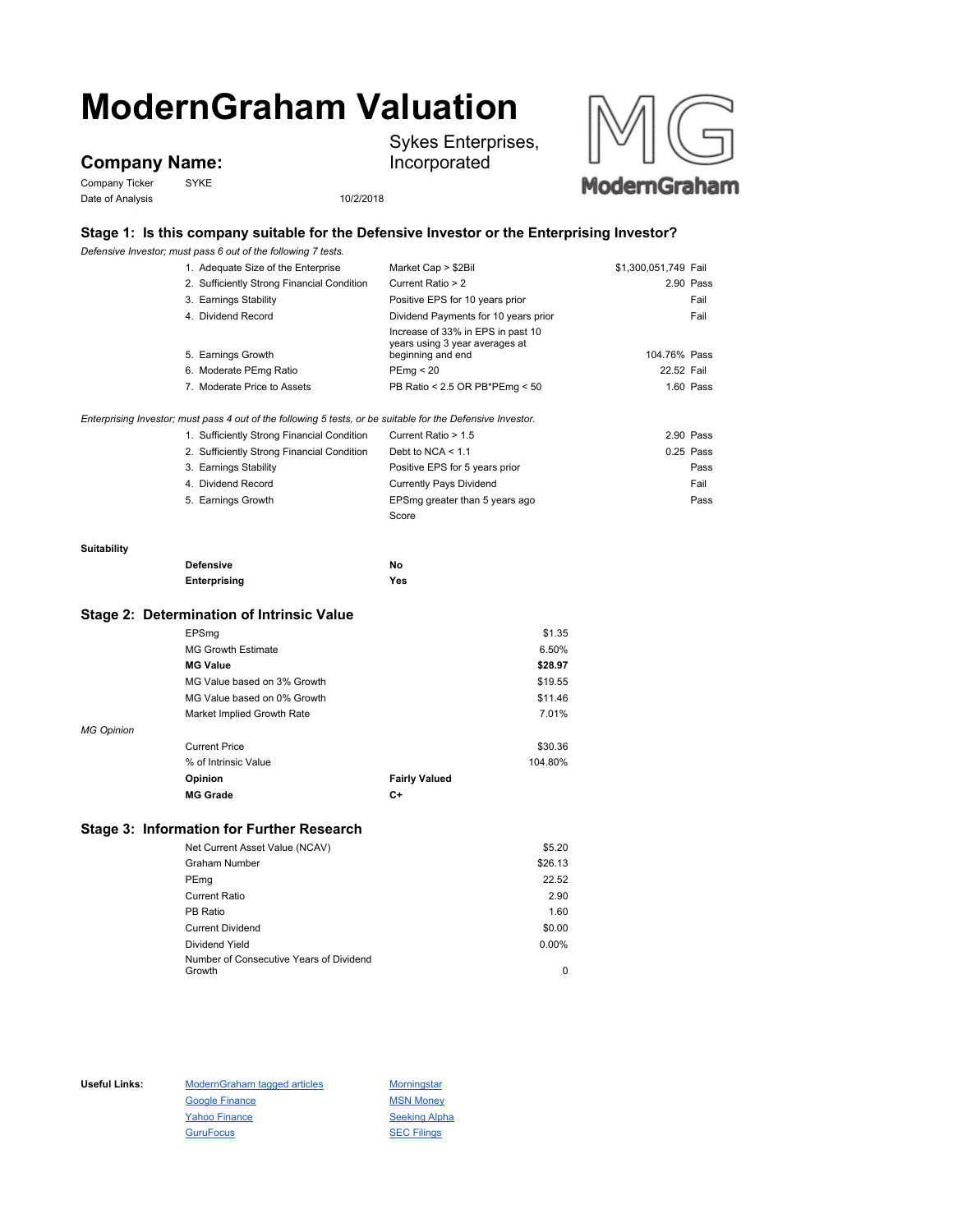| <b>EPS History</b> |          | <b>EPSmg History</b>                 |                 |
|--------------------|----------|--------------------------------------|-----------------|
| Next Fiscal Year   |          |                                      |                 |
| Estimate           |          | \$1.63 Next Fiscal Year Estimate     | \$1.35          |
| Dec2017            | \$0.76   | Dec2017                              | \$1.21          |
| Dec2016            | \$1.48   | Dec2016                              | \$1.36          |
| Dec2015            | \$1.62   | Dec2015                              | \$1.23          |
| Dec2014            | \$1.35   | Dec2014                              | \$0.94          |
| Dec2013            | \$0.87   | Dec2013                              | \$0.72          |
| Dec2012            | \$0.66   | Dec2012                              | \$0.70          |
| Dec2011            | \$1.06   | Dec2011                              | \$0.77          |
| Dec2010            | $-$0.22$ | Dec2010                              | \$0.70          |
| Dec2009            | \$1.05   | Dec2009                              | \$1.12          |
| Dec2008            | \$1.48   | Dec2008                              | \$1.06          |
| Dec2007            | \$0.98   | Dec2007                              | \$0.78          |
| Dec2006            | \$1.05   | Dec2006                              | \$0.56          |
| Dec2005            | \$0.59   | Dec2005                              | \$0.25          |
| Dec2004            | \$0.27   | Dec2004                              | \$0.14          |
| Dec2003            | \$0.23   | Dec2003                              | \$0.14          |
| Dec2002            | $-$0.46$ | Dec2002                              | \$0.15          |
| Dec2001            |          | \$0.01 Balance Sheet Information     | 6/1/2018        |
| Dec2000            |          | \$1.13 Total Current Assets          | \$552,963,000   |
| Dec1999            |          | \$0.51 Total Current Liabilities     | \$190,904,000   |
| Dec1998            |          | \$0.06 Long-Term Debt                | \$90,000,000    |
|                    |          | <b>Total Assets</b>                  | \$1,134,401,000 |
|                    |          | Intangible Assets                    | \$405,820,000   |
|                    |          | <b>Total Liabilities</b>             | \$333,538,000   |
|                    |          | Shares Outstanding (Diluted Average) | 42,160,000      |